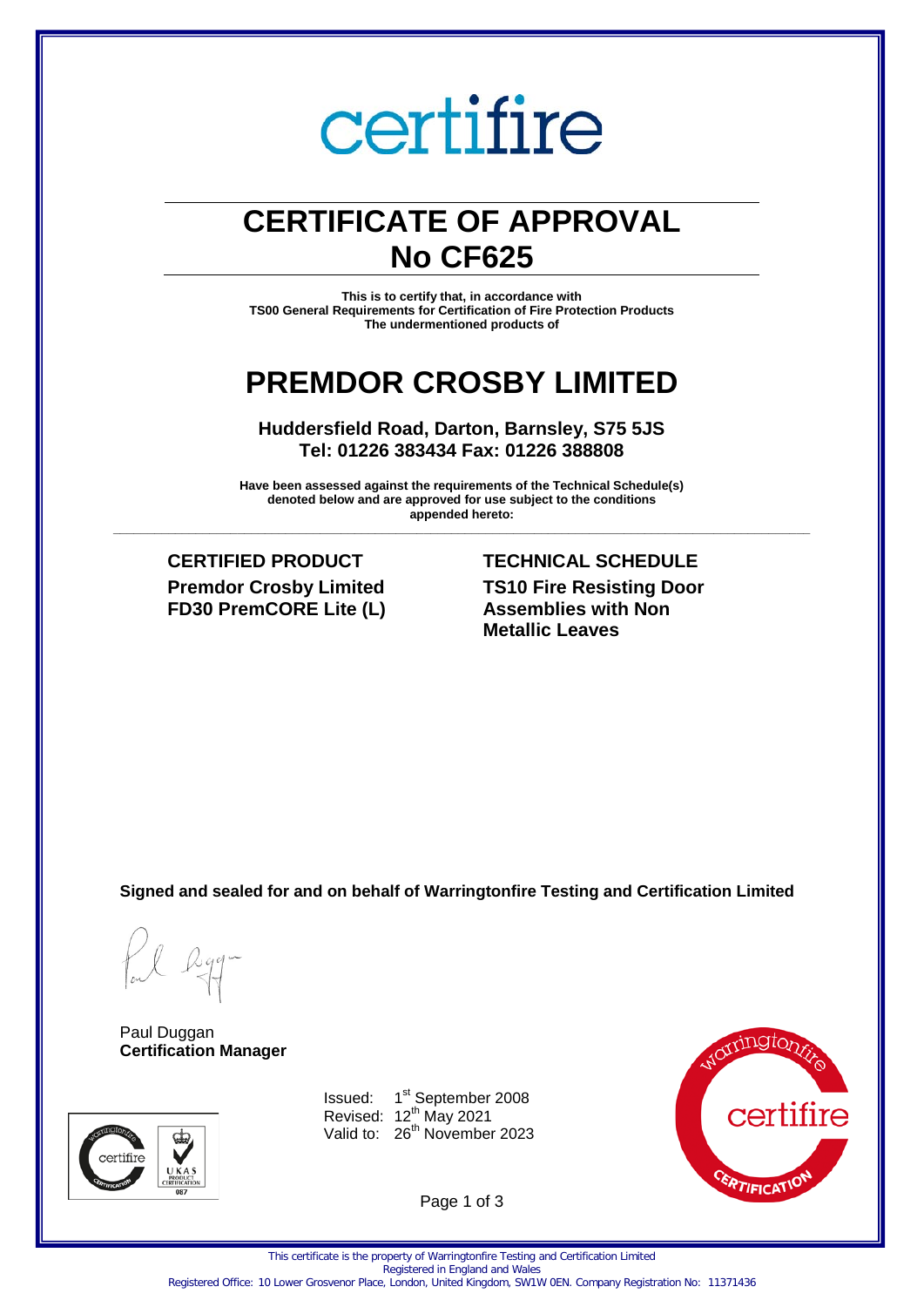# certifire

# **CERTIFICATE No CF625 PREMDOR CROSBY LIMITED**

#### **PREMDOR CROSBY LIMITED - FD30 PremCORE Lite (L)**

This approval relates to the use of the above doorsets in providing fire resistance of 30 minutes integrity and 30 minutes insulation (if incorporating not more than 20% of uninsulating glass) as defined in BS 476: Part 22: 1987. Subject to the undermentioned conditions, the doors will meet the relevant requirements of BS 5588 for FD30 doorsets when used in accordance with the provisions therein.

- 1. This certification is provided to the client for its own purposes and we cannot opine on whether it will be accepted by Building Control authorities or any other third parties for any purpose*.*
- 2. The doors are approved on the basis of:
	- i) Initial type testing
	- ii) A design appraisal against TS10
	- iii) Inspection and surveillance of factory production control
	- iv) Certification under a CERTIFIRE approved Quality Management System
	- v) Audit testing at the frequency specified in TS10
- 3. The doors comprise door leaves with a chipboard core, for use with timber frames, with intumescent edge seals (code ITT FD30).
- 4. This approval is applicable to both complete door assemblies and door leaves. Where the door is not supplied in a fully fitted form it is a condition of this approval that an agreed Data Sheet accompanies the product and is complied with in its entirety. Failure to do so will invalidate this approval and may jeopardise the fire performance of the door.
- 5. This approval is applicable to single and double-acting, single and double-leaf, latched and unlatched ITT doorsets at leaf dimensions up to those given in Table 1 below.
- 6. Glazing shall only be undertaken by the door manufacturer, or a CERTIFIRE approved Licensed Door Processor, and shall be in accordance with the Data Information Sheet and Construction Specification. No site cutting or glazing of apertures is permitted.
- 7. Hardware items, including closing devices and intumescent edge seals, shall be as specified in the Data Sheet.
- 8. The doorsets shall be mechanically fixed to wall constructions having a fire resistance of at least 30 minutes.

Page 2 of 3 Signed E/114

fil Ryg-

Issued: 1 st September 2008 Revised:  $12^{th}$  May 2021 Valid to:  $26<sup>th</sup>$  November 2023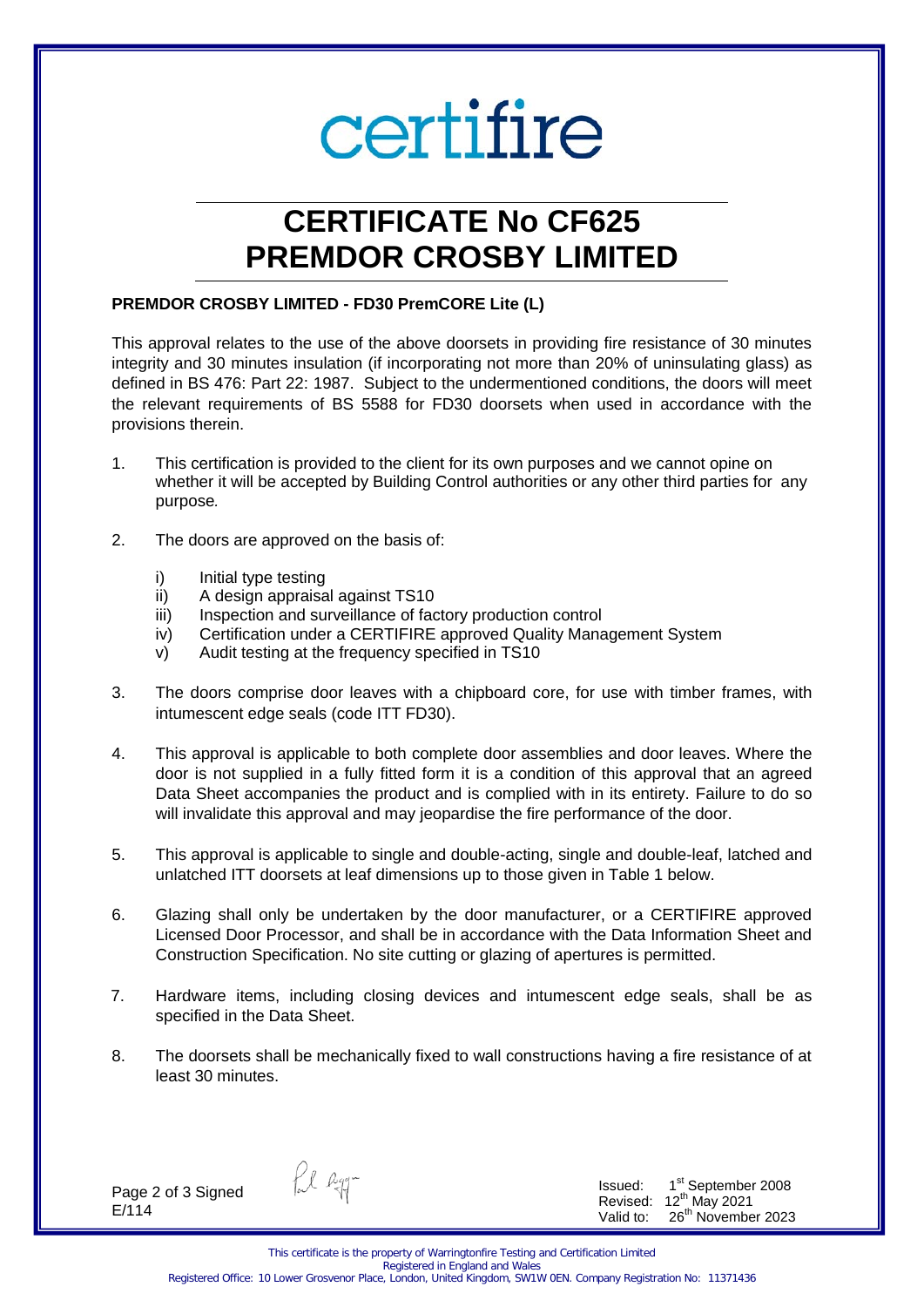# certifire

# **CERTIFICATE No CF625 PREMDOR CROSBY LIMITED**

## **PREMDOR CROSBY LIMITED - FD30 PremCORE Lite (L)**

| Door assembly configuration                       | <b>Maximum Height (mm)</b> | <b>Maximum Width (mm)</b> | Area $(m^2)$ |
|---------------------------------------------------|----------------------------|---------------------------|--------------|
| Single-Acting, Single-Leaf<br>Latched / Unlatched | 2126 (at 981 wide)         | 1010 (at 1981 high)       | 2.0          |
| Single-Acting, Double-Leaf<br>Latched / Unlatched | 2126 (at 981 wide)         | 1010 (at 1981 high)       | 2.0          |
| Double-acting, Single-leaf                        | 2126 (at 981 wide)         | 1010 (at 1981 high)       | 2.0          |
| Double-acting, Double-leaf                        | 2126 (at 981 wide)         | 1010 (at 1981 high)       | 2.0          |

**Table 1***.* 

- Note: Under no circumstances must either the maximum height or maximum width be exceeded without separate CERTIFIRE approval.
- 9. Labels to the CERTIFIRE design, or approved by CERTIFIRE, CERTIFIRE and CERTIFIRE Ref. No. CF625 and FD30 classifications resistance shall be affixed to each door in the prescribed position.
- 10. This approval relates to on-going production. The product and/or its immediate packaging is identified with the manufacturer's name, the product name or number, the CERTIFIRE name and mark together with the CERTIFIRE Certificate number and application where appropriate.

Page 3 of 3 Signed E/114

fil Ryg-

Issued: 1 st September 2008 Revised:  $12^{th}$  May 2021 Valid to: 26<sup>th</sup> November 2023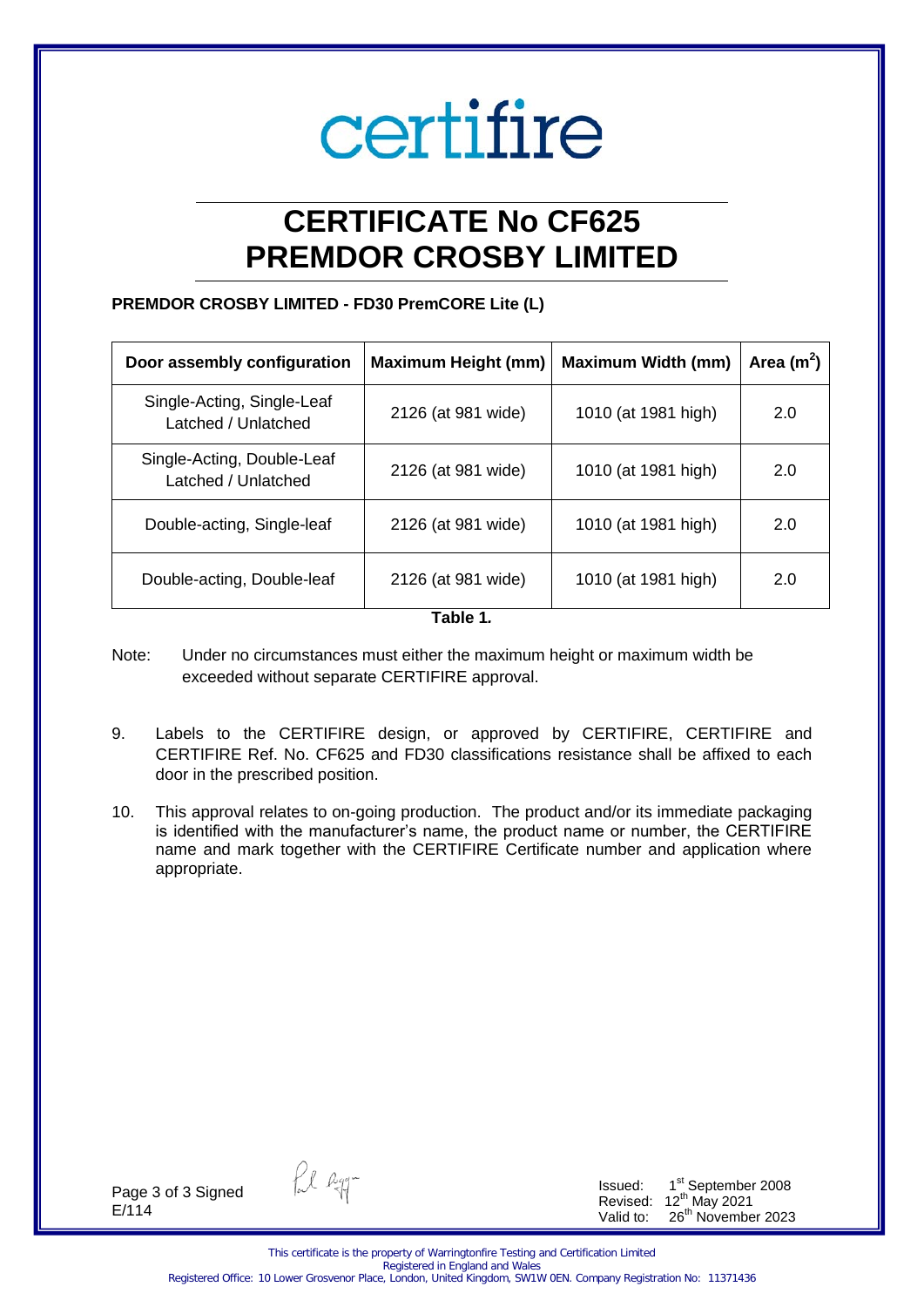# **CF625 DATA SHEET PREMDOR CROSBY LIMITED FD30 PremCORE Lite (L)**

#### **1. General**

This door leaf has been fire tested and is certified by CERTIFIRE as being capable of providing fire resistance of 30 minutes integrity and 30 minutes insulation (if incorporating not more than 20% of uninsulating glass) as defined in BS 476: Part 22: 1987, when installed in accordance with the following conditions. Subject to these, the door will meet the relevant requirements of BS 9999 for FD 30 when used in accordance with the provisions therein.

In recognition of this, the leaf carries a prefixed label on the top or hanging edge of the door, issued under the terms of the CERTIFIRE scheme. This label uniquely identifies the door leaf, the manufacture of which complies with a CERTIFIRE approved Quality Management System and is subject to on-going surveillance. This label shall not be removed.

It is emphasised that the certification is conditional upon the following instructions being complied with in their entirety. Failure to do so will invalidate this approval and may jeopardise the fire performance of the door. Door assemblies supplied pre-fitted with components by Premdor Crosby Limited may be considered to meet the requirements in respect of those items.

#### **2. Door Leaf Dimensions**

This leaf may be used in single or double-acting, single or double-leaf, latched and unlatched ITT doorsets at leaf dimensions up to those given in Table 1. Double-leaf doorsets including unequal sized door leaves are permitted on the assumption that the smaller leaf is no less than 30 % of the width of the larger leaf.

| Door assembly configuration                       | <b>Maximum Height (mm)</b> | <b>Maximum Width (mm)</b> | Area $(m^2)$ |
|---------------------------------------------------|----------------------------|---------------------------|--------------|
| Single-Acting, Single-Leaf<br>Latched / Unlatched | 2126 (at 981 wide)         | 1010 (at 1981 high)       | 2.0          |
| Single-Acting, Double-Leaf<br>Latched / Unlatched | 2126 (at 981 wide)         | 1010 (at 1981 high)       | 2.0          |
| Double-acting, Single-leaf                        | 2126 (at 981 wide)         | 1010 (at 1981 high)       | 2.0          |
| Double-acting, Double-leaf                        | 2126 (at 981 wide)         | 1010 (at 1981 high)       | 2.0          |

#### **Table 1***.*

Note: Under no circumstances must either the maximum height or maximum width be exceeded without separate CERTIFIRE approval.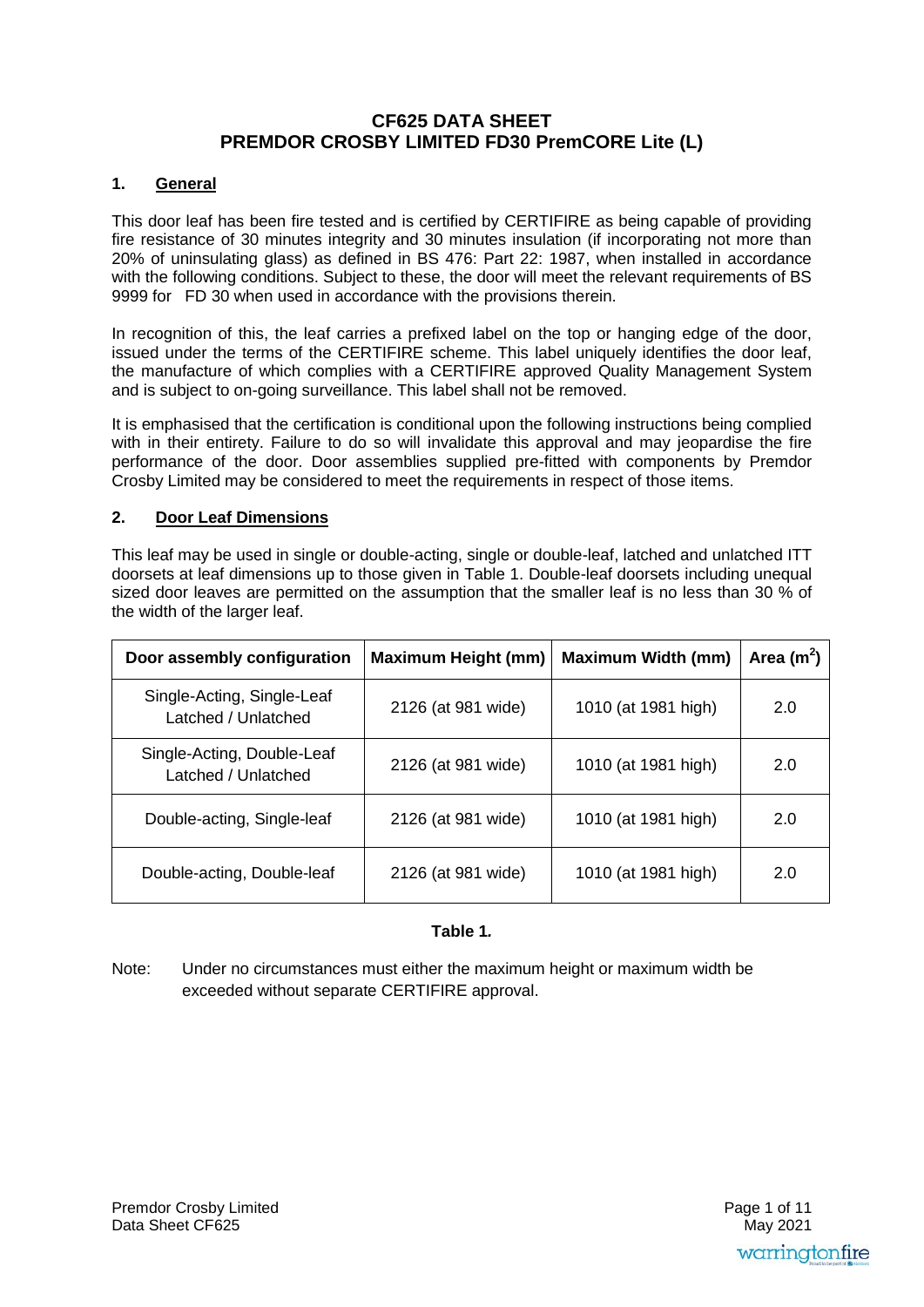# **3. Door Frame**

To be any of the following:-

| Softwood or Hardwood | i) Density:                                                                                                                          | 450 kg/m <sup>3</sup> minimum.                                                                                                                            |
|----------------------|--------------------------------------------------------------------------------------------------------------------------------------|-----------------------------------------------------------------------------------------------------------------------------------------------------------|
|                      | ii) Dimensions:                                                                                                                      | 70 mm by 28 mm minimum.                                                                                                                                   |
|                      | iii) Door Stop:                                                                                                                      | Any size - pinned, screwed, tongue and grooved<br>or rebated from solid (min stop density 430<br>$kg/m3$ ).                                               |
|                      |                                                                                                                                      | Where the stop is rebated from solid the overall<br>frame thickness must be increased by the<br>required amount to accommodate the 12 mm<br>rebate depth. |
| <b>MDF</b>           | i) Density:                                                                                                                          | 700 kg/m <sup>3</sup> min.                                                                                                                                |
|                      | ii) Dimensions:                                                                                                                      | 70 mm by 25 mm min.                                                                                                                                       |
|                      | iii) Door Stop:                                                                                                                      | Any size - pinned, screwed, tongue and grooved<br>or rebated from solid.                                                                                  |
| Jointing:            | Butt joints, mortice and tenon, mitred or half lapped joints with the<br>head screw fixed to the jambs using two steel screws        |                                                                                                                                                           |
| Door to frame gaps:  | Not to exceed 4 mm except at threshold where up to 10 mm is<br>permitted and 3.5 mm at the meeting stiles of double-leaf<br>doorsets |                                                                                                                                                           |

#### **Alternative Framing - Speed Set Framing System**

The 'Speed Set' system comprises sixteen polypropylene clips, eight on one face and eight on the opposite face of an MDF door frame. The frame is screw fixed via the clips into the face of the supporting construction. The clips are masked with MDF architraves. The gap between the door frame and the supporting wall must be tightly packed to full depth with mineral fibre.

Frame dimensions to be a minimum of 70 mm by 25 mm.

Premdor Crosby Ltd, Speedset installation instructions must be adhered to.

#### **4. Overpanels/Sidepanels**

Transomed overpanels, manufactured to the same specification as the door leaves, may be included up to 1000 mm high, with a minimum 28 mm thick transom rail.

Mullioned sidepanels, manufactured to the same specification as the door leaves, may be included up to 1000 mm wide, with a minimum 28 mm thick mullion.

Overpanels/Sidepanels shall be fixed using steel screws at a maximum of 400 mm centres and a Max. of 100 mm from each corner, through the centre of the panel to a depth of at least 30 mm.

#### **5. Glazed Fanlights and Sidelights**

Any CERTIFIRE approved glazing systems may be used providing the specification and installation details given in the appropriate certification documents are adhered to.

#### **6. Supporting Construction**

The door assemblies are approved to be installed in brick, block, masonry, or timber stud of minimum thickness 70 mm, providing at least 30 minutes fire resistance.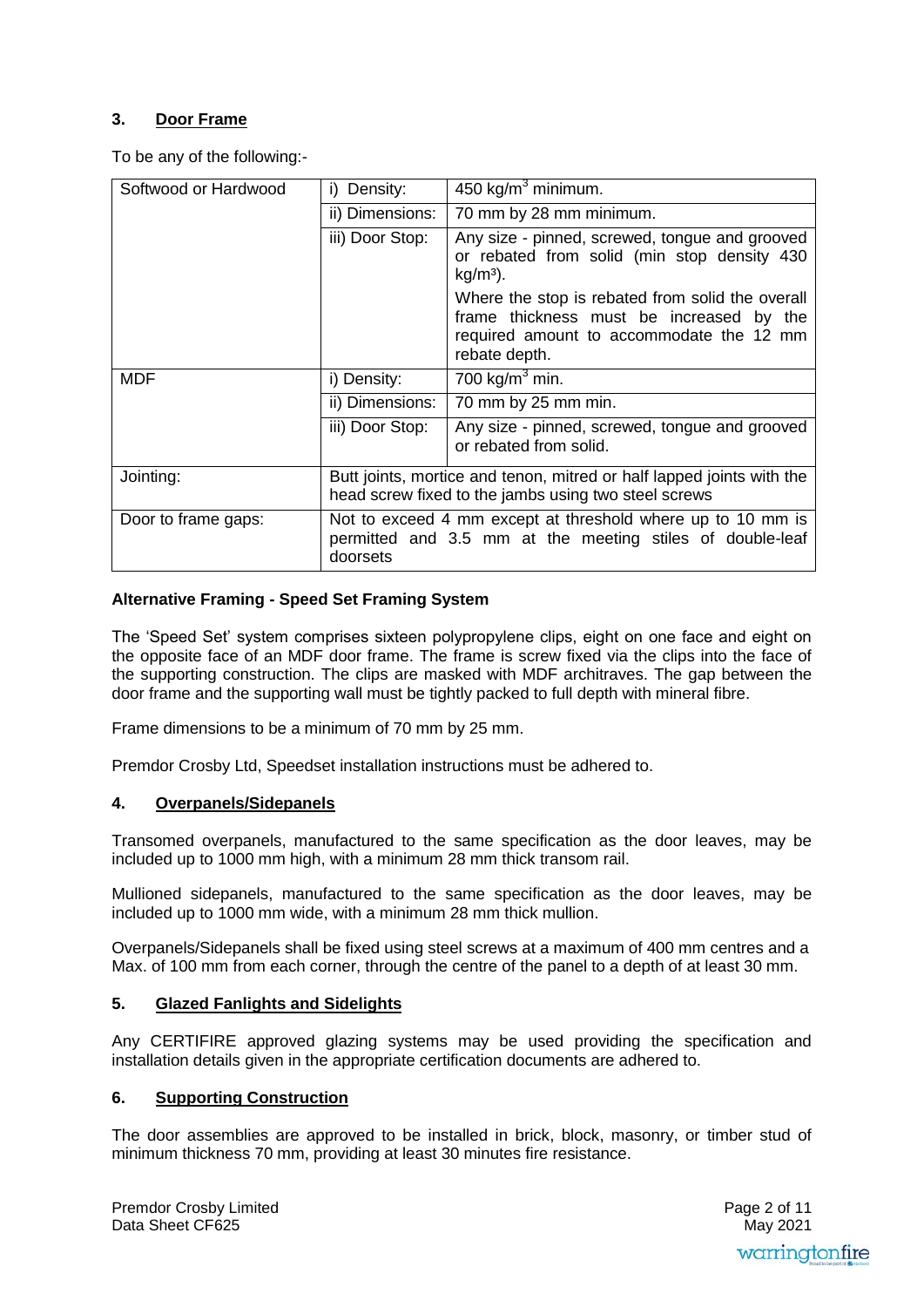The steel studs supporting the door frame must have adequate timber bracing to ensure that they are stable in a fire. The wall system manufacturer must be consulted for advice on this. Failing this the steel studs that support the hinges and latch legs of the door frame must be braced floor to ceiling with timber at least 38mm thick by the width of the steel stud. The timber bracing must be firmly fixed to the floor and ceiling and the door frame must be firmly fixed to this timber bracing at least 4 points on each leg of the frame with steel fixings at a maximum 600mm centres.

## **7. Installation**

The opening may be lined with softwood which shall be continuous and of minimum width, 85mm. Each door frame jamb to be fixed through to the wall at not less than four points with steel or nylon fixings at maximum 600 mm centres penetrating the wall to at least 45 mm, except in domestic locations (excluding flat entrance doorsets) where a minimum 30 mm wall penetration is permitted. Architraves are optional with no restrictions on material, size or fixing.

Door assemblies shall be installed as stated in BS 8214. Suitable CERTIFIRE approved lineal gap sealing systems may also be utilised to protect the frame/supporting construction gap, subject to the conditions contained within the relevant certificate.

The use of third party accredited installers provides a means of ensuring that installations have been conducted by knowledgeable contractors, to appropriate standards, thereby increasing the reliability of the anticipated performance in fire.

Door leaves may be trimmed to fit the frame by the following maximum amounts:

- Stiles (each): 3 mm
- Top: No limit providing lippings are not fitted, 3 mm if lippings are fitted
	- Note: care must be taken when trimming the top of the leaf to ensure that the CERTIFRE label is not removed or damaged)
- Bottom: No limit providing lippings are not fitted, 3 mm if lippings are fitted

Doors may be fitted with lippings up to 25mm thick. Where thicker (greater than 6mm) lippings are fitted, leaves may be trimmed on the lipped edges to leave a minimum of 3mm ensuring the CERTIFIRE is not removed or damaged).

Note that the maximum door to frame and door to threshold gaps specified shall not be exceeded, nor shall the door edge fitted with the CERTIFIRE label be trimmed since removal of the label will invalidate the certification.

The labelled edge may be subjected to minor 'shooting-in', providing the label is not damaged or removed in the process, and the amount of material removed does not exceed that stated previously.

Care must also be taken to ensure glazed aperture margins (100 mm between apertures and leaf edge) are maintained.

Door to frame gaps: Not to exceed 4 mm except at threshold where up to 10 mm is permitted. Meeting stile gap not to exceed 3.5 mm

#### **8. Glazed Apertures**

All apertures to be factory prepared by Premdor Crosby Limited, or a CERTIFIRE approved Licensed Door Processor. No site cutting of apertures permitted as this will invalidate the certification.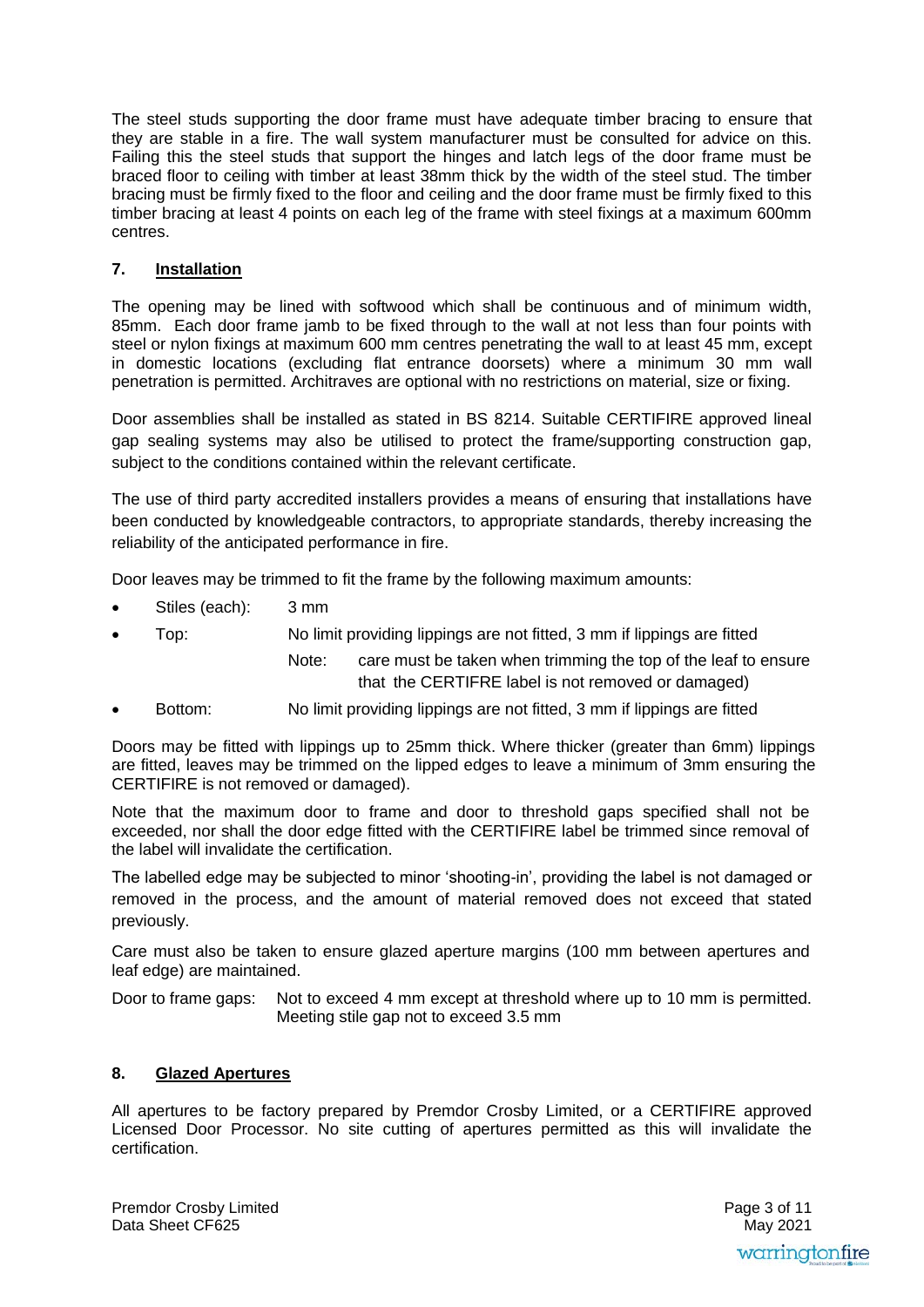The leaf/leaves may incorporate CERTIFIRE approved glazing systems subject to the conditions contained within the relevant certificate and the maximum pane dimensions given below (whichever is smaller):

Aperture dimensions: Doors may incorporate one or more vision panels to the maximum sizes / area identified in the table below providing the minimum margins are maintained.

Area: Maximum total glazed area of 1.08  $\text{m}^2$  per leaf

Margins: 100 mm from the perimeter edge, 80 mm between apertures

| <b>Maximum Permitted Aperture Dimensions</b> |                                                                  |      |
|----------------------------------------------|------------------------------------------------------------------|------|
|                                              | Max. Height (mm)   Max. Width (mm)   Max. Area (m <sup>2</sup> ) |      |
| 1800<br>(at 744 wide)                        | 812<br>(at 1650 high)                                            | 1.34 |

The following glazing configurations are approved for double-leaf doorsets:

- Equal glazing in both leaves
- Both leaves unglazed
- One leaf glazed, one leaf unglazed
- Each leaf to have unequal glazing (different dimensions and/or area)

Hardwood or non-combustible setting blocks will be used to establish the correct edge cover.

**Ladder Frame** - Glazed apertures may use the ladder frame system comprising single glass pane installed within aperture using 23 mm by 20 mm perimeter beads (at  $750 \text{ kg/m}^3$ ), with 'planted on' beads of similar size and density forming a ladder frame. Ladder beads to incorporate a 'Therm-a-strip' intumescent between the beads and the glass.

Circular and diamond shaped apertures may be used providing the glazing systems used are CERTIFIRE approved.

#### **9. Intumescent Seals**

CERTIFIRE certificated intumescent seals are required to be fitted to these doors as below.

For door assemblies to BS476: Part 22 – classified as FD30

| <b>Doorset</b><br>Configuration | <b>Position</b>               | <b>Required Sizes of Lorient Type 617 Intumescent</b><br><b>Seals</b>                                                                                        |
|---------------------------------|-------------------------------|--------------------------------------------------------------------------------------------------------------------------------------------------------------|
| Single-acting,                  | Head                          | 1 off. 15 mm by 4 mm thick                                                                                                                                   |
| single-leaf                     | Vertical edges                | 1 off. 15 mm by 4 mm thick                                                                                                                                   |
| Single-acting,<br>double-leaf   |                               | 2 off. 10 mm by 4 mm thick or 1 off. 20 mm by 4 mm                                                                                                           |
| Double-acting,<br>single leaf   | Meeting edges<br>(double-leaf | thick. For square meeting edges strips may be<br>positioned within one leaf or there may be one strip in<br>each leaf. For the latter case, strips should be |
| Double-acting,<br>double-leaf   | doors only)                   | positioned within the leaves such that they are not<br>opposing.                                                                                             |

All seals exposed unless stated.

Intumescent dimensions stated Include PVC sheaf.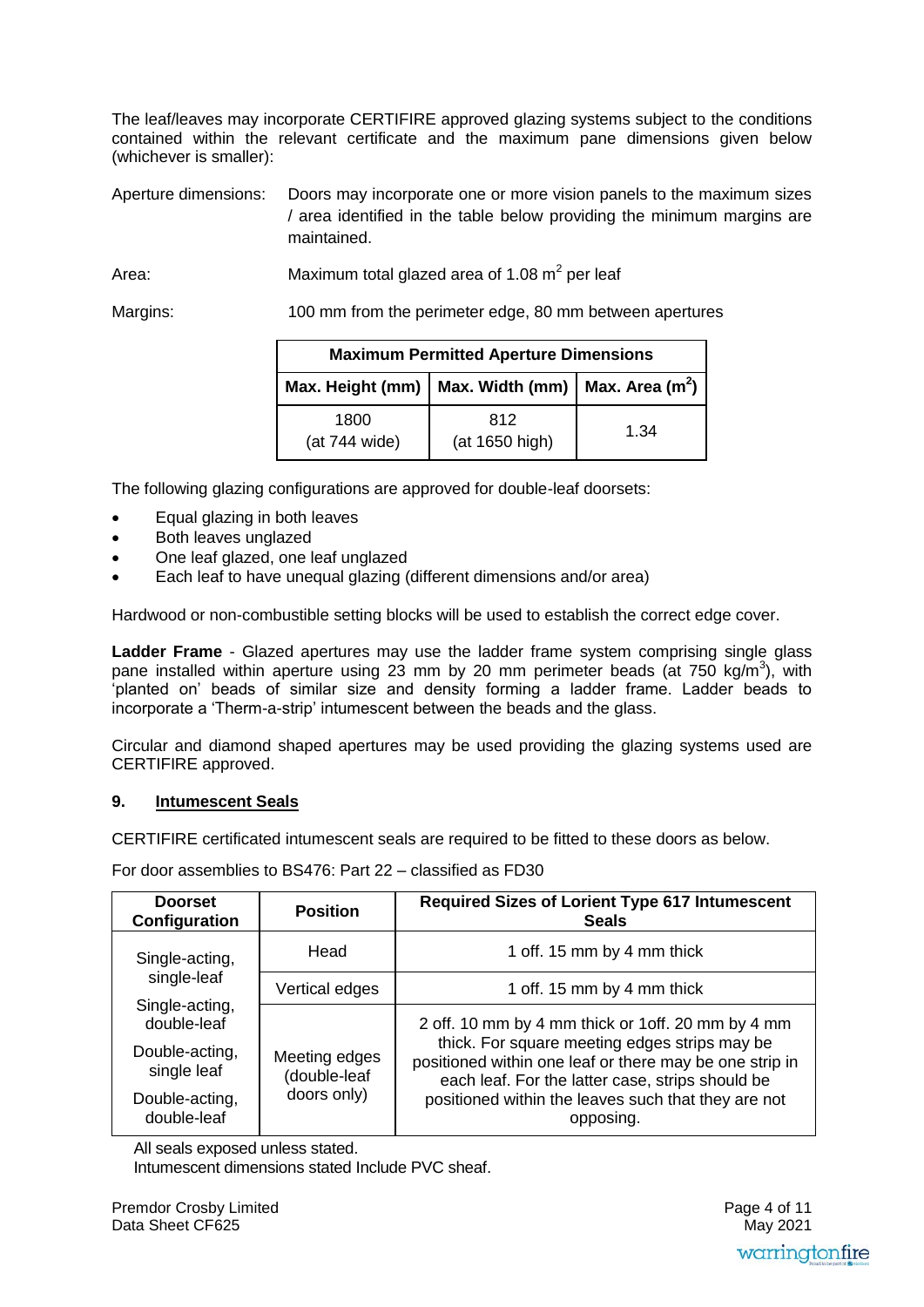#### **Alternative Seal Specifications for Single-Acting, Double-Leaf Doorsets**

| <b>Doorset</b><br>Configuration | <b>Position</b> | Required Sizes of Intumescent Seals Ltd Therm-A-<br>Seal                                                                                                                                                                                                                                                      |
|---------------------------------|-----------------|---------------------------------------------------------------------------------------------------------------------------------------------------------------------------------------------------------------------------------------------------------------------------------------------------------------|
|                                 | Head            | 1 off. 15 mm by 4 mm thick                                                                                                                                                                                                                                                                                    |
|                                 | Vertical edges  | 1 off. 15 mm by 4 mm thick                                                                                                                                                                                                                                                                                    |
| Single-acting,<br>double-leaf   | Meeting edges   | 1 off. 15 mm by 4 mm or 2 off. 10 mm by 4 mm thick or<br>1off. 20 mm by 4 mm thick. For square meeting edges<br>strips may be positioned within one leaf or there may<br>be one strip in each leaf. For the latter case, strips<br>should be positioned within the leaves such that they<br>are not opposing. |

| <b>Doorset</b><br>Configuration | <b>Position</b> | Required Sizes of Pyroplex Rigid Box or Rigid Pile<br><b>Seals</b>                                                                                                                                                                                                                                               |
|---------------------------------|-----------------|------------------------------------------------------------------------------------------------------------------------------------------------------------------------------------------------------------------------------------------------------------------------------------------------------------------|
|                                 | Head            | 1 off. 15 mm by 4 mm thick Rigid Box Seal (PO8700) or<br>Pile rigid Box Seal (PO8712)                                                                                                                                                                                                                            |
|                                 | Vertical edges  | 1 off. 15 mm by 4 mm thick Rigid Box Seal (PO8700) or<br>Pile rigid Box Seal (PO8712)                                                                                                                                                                                                                            |
| Single-acting,<br>double-leaf   | Meeting edges   | 2 off. 10 mm by 4 mm thick Rigid Box Seal (PO8500) or<br>Pile Rigid Box Seal (PO8512). For square meeting<br>edges strips may be positioned within one leaf or there<br>may be one strip in each leaf. For the latter case, strips<br>should be positioned within the leaves such that they<br>are not opposing. |

Seals may be interrupted at hinge and latch positions.

latched or unlatched, single-acting, single-leaves with maximum leaf dimensions 2040 mm high by 926 mm wide and of a minimum thickness 42 mm may utilise alternative Intumescents, of the same dimensions, in-line with the relevant CERTIFIRE approval for the proposed intumescent seal. All seals to be CERTIFIRE approved (to Technical Schedule 35).

All other door assembly configurations should include the specific intumescent size type and location as specified within the data sheet.

Smoke seals may be included subject to the conditions contained within the relevant CERTIFIRE certificate for the smoke seal.

Seals may be fitted into door leaf or frame unless specifically stated otherwise.

For sizes of other CERTIFIRE approval seals, refer to the relevant CERTIFIRE approval.

All dimensions including PVC sheaf within nominal dimensions.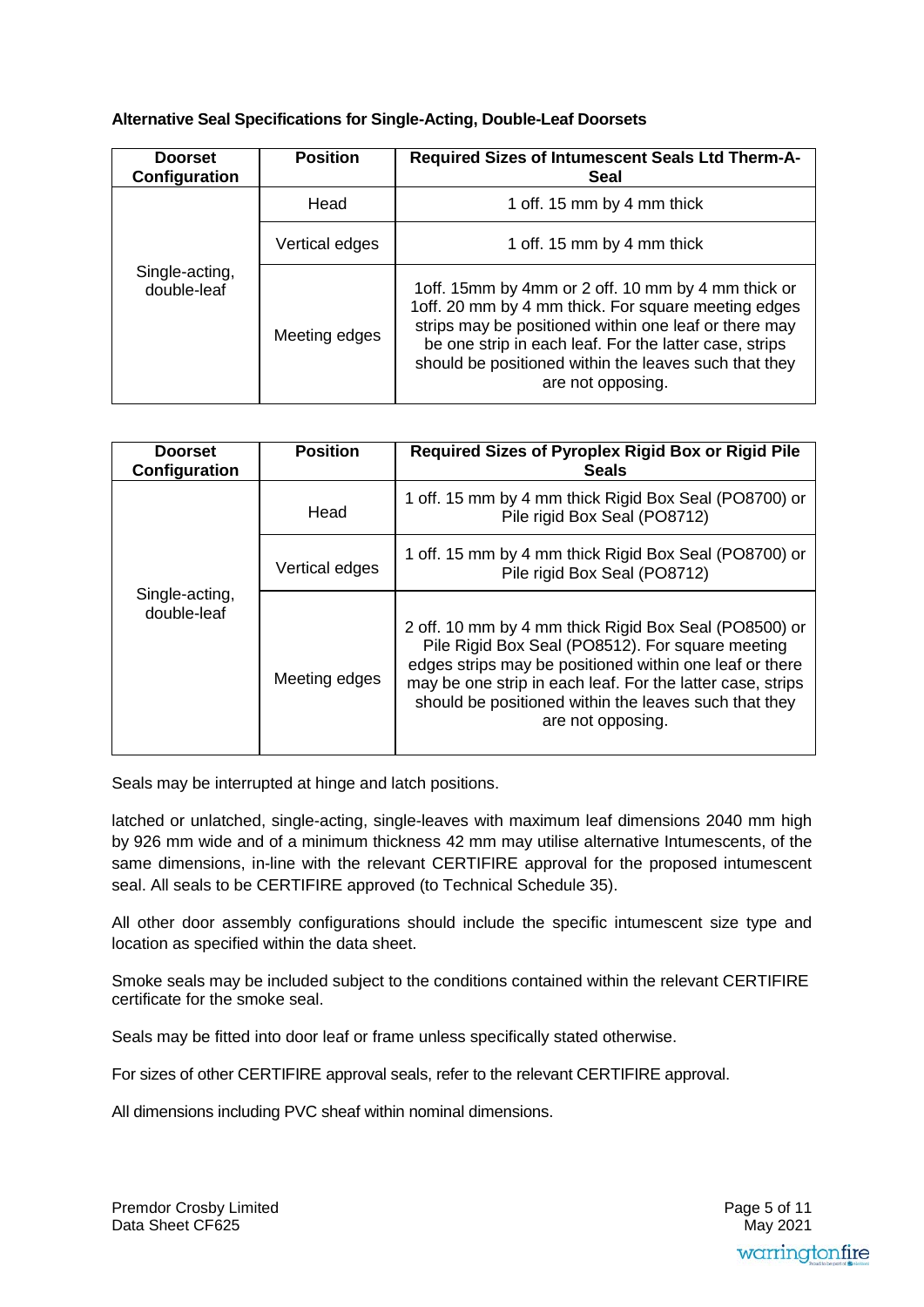#### $10.$ **Hinges**

Hinges shall be CE Marked against EN 1935 for use on 30 minute timber fire door assemblies.

| Number:                     | Minimum 3No.                                                                                                                        |                                                                      |  |
|-----------------------------|-------------------------------------------------------------------------------------------------------------------------------------|----------------------------------------------------------------------|--|
| Type:                       |                                                                                                                                     | Steel lift-off or butt hinges                                        |  |
| Positions*:                 |                                                                                                                                     | Top Hinge: Max. 250 mm from top of door to top hinge                 |  |
|                             |                                                                                                                                     | <b>Bottom Hinge:</b> Max. 275 mm from bottom of door to bottom hinge |  |
|                             | <b>Middle Hinge:</b><br>May be positioned at any position from mid-height of door to a<br>minimum of 200 mm from top hinge position |                                                                      |  |
| Hinge                       | Blade height:                                                                                                                       | 100 mm (+/- 20%)                                                     |  |
| Dimensions:                 | Blade width:                                                                                                                        | $35$ mm $(+/- 3$ mm $)$                                              |  |
|                             | <b>Blade thickness:</b>                                                                                                             | $3$ mm (+/- 0.5 mm)                                                  |  |
|                             | Knuckle dia.:                                                                                                                       | 13 mm $(+/- 1$ mm)                                                   |  |
| Fixings:                    | Minimum 4 No. steel screws per blade                                                                                                |                                                                      |  |
|                             | Minimum No.8 by 32 mm long                                                                                                          |                                                                      |  |
| Intumescent<br>protection** | None required.                                                                                                                      |                                                                      |  |

## **Speedset/Doorkit Hinge Specifications**

Hinges shall be CE Marked against EN 1935 for use on 30 minute timber fire door assemblies.

| Number:      | Minimum 3No.                                                                     |                                           |                                                 |
|--------------|----------------------------------------------------------------------------------|-------------------------------------------|-------------------------------------------------|
| Type:        | Steel construction, fixed pin                                                    |                                           |                                                 |
| Positions*:  | Top Hinge:                                                                       | Max. 250 mm from top of door to top hinge |                                                 |
|              | Middle Hinge:                                                                    | Mid-height of door                        |                                                 |
|              | Bottom Hinge:                                                                    |                                           | Max. 250 mm from bottom of door to bottom hinge |
| Hinge        | Blade height:                                                                    | Door                                      | 55 mm $(+/- 2$ mm)                              |
| Dimensions:  |                                                                                  | Frame                                     | 65 mm $(+/- 2$ mm)                              |
|              | Blade width:                                                                     | Door                                      | 43 mm (+/- 2 mm)                                |
|              |                                                                                  | Frame                                     | 32 mm $(+/- 2$ mm $)$                           |
|              | <b>Blade thickness:</b>                                                          | Door                                      | 2.5 mm to 6.5 mm                                |
|              |                                                                                  | Frame                                     | $3$ mm (+/- 0.5 mm)                             |
|              | Knuckle dia.:                                                                    | 12.5 mm $(+/- 1$ mm)                      |                                                 |
| Fixings:     | Minimum 3 No. steel screws per blade                                             |                                           |                                                 |
|              | Door: Minimum 4 mm by 40 mm long                                                 |                                           |                                                 |
|              | Frame: Minimum 4 mm by 25 mm long                                                |                                           |                                                 |
|              | Door assemblies may utilise an alloy fixing plug to the door leaf, at the centre |                                           |                                                 |
|              | fixing position of the adjustable hinges.                                        |                                           |                                                 |
| Intumescent  | None required.                                                                   |                                           |                                                 |
| protection** |                                                                                  |                                           |                                                 |
| Door Frame:  | minimum MDF door frame thickness to be 25 mm for all door options                |                                           |                                                 |

\* The datum in all cases is the centreline of the hinge.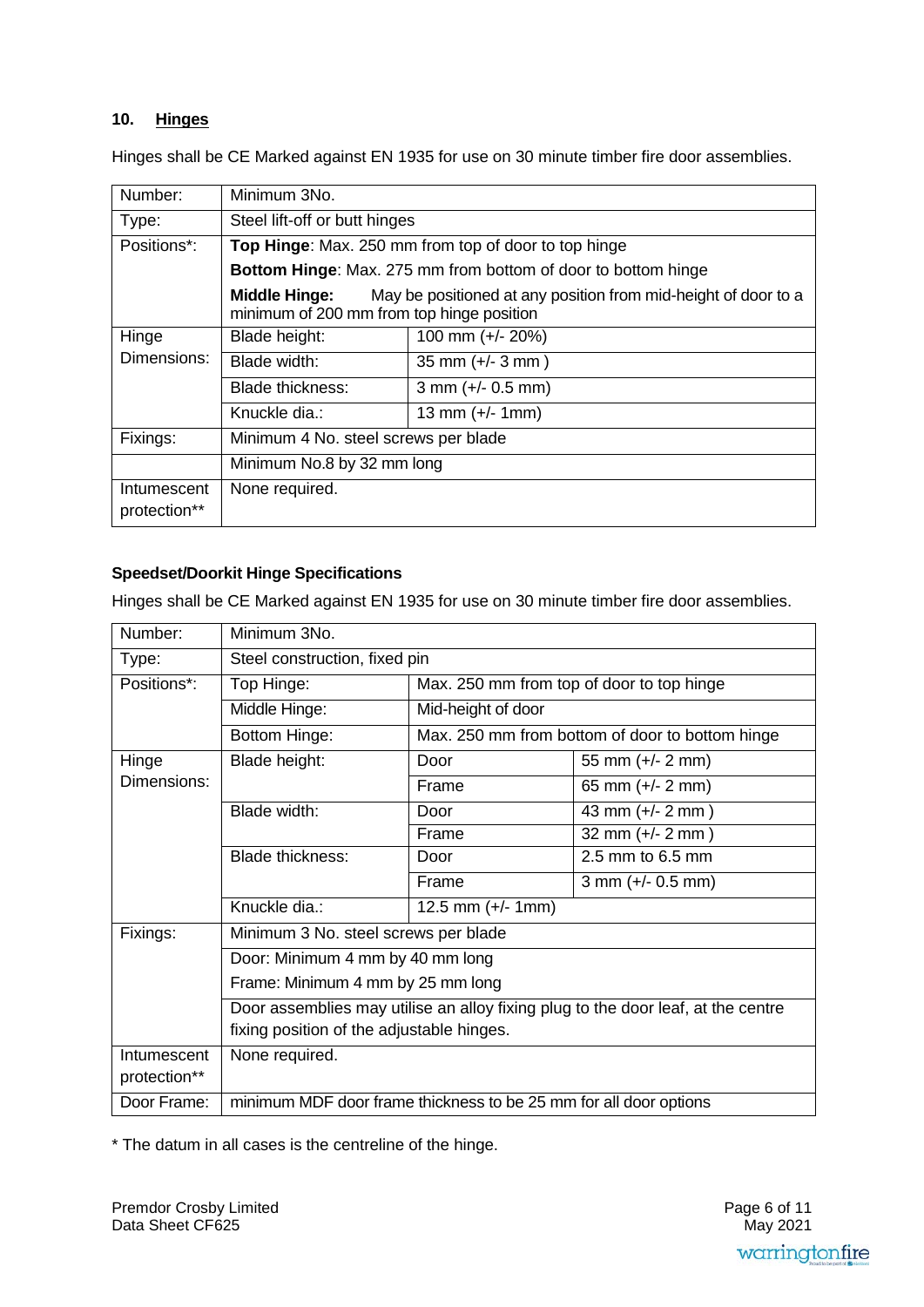\*\* The hinge specification above overrides any requirement for additional intumescent identified in the hinge manufacturer's certification providing the hinge specification falls within the parameters identified in the table above, specifically maximum dimensions and material.

Any other CERTIFIRE approved hinge may be fitted, providing the hinge dimension are no greater than 10% in blade width and 25% in blade height from that approved in the table above. Where the Certifire approved hinge exceeds the specification given in the table above, the minimum requirement for intumescent protection to the hinges, by-passing perimeter intumescent, and the material density and thickness for the door and frame elements given in the hinge manufacture's CERTIFIRE certificate shall apply.

# **11. Locks/Latches**

Locks / latches are not necessary. Where fitted locks / latches shall be CE Marked for use on 30 minute timber fire doors.

| Max. case dimension:     | 165 mm by 98 mm by 19 mm                                                                                                                                                                                                                                                           |
|--------------------------|------------------------------------------------------------------------------------------------------------------------------------------------------------------------------------------------------------------------------------------------------------------------------------|
| Max. forend dimension:   | 235 mm high by 25 mm wide                                                                                                                                                                                                                                                          |
| Max. keep dimension:     | 180 mm high by 24 mm wide (excluding lip)                                                                                                                                                                                                                                          |
| Latchbolt material:      | <b>Steel or Brass</b>                                                                                                                                                                                                                                                              |
| Position:                | Max. 1100 mm from bottom of door to centreline of lockcase                                                                                                                                                                                                                         |
| Intumescent: protection* | Forends / keeps shall be bedded on intumescent mastic OR both<br>side faces of lockcase to be lined with 1 mm thick Interdens (Mono<br>Ammonium Phosphate) or Graphite intumescent sheet material -<br>minimum dimensions of sheet to be 30 mm wide by full height of<br>lockcase. |

#### **Mortice type, automatic (sprung) latch bolt and knobsets.**

# **Vingcard Signature and Signature RFID**

These locks may be utilised in accordance with the minimum specification provided below:

| Door configuration:         | Single-acting, Single-leaves only                                                         |
|-----------------------------|-------------------------------------------------------------------------------------------|
| Frame:                      | Softwood, Hardwood or MDF in accordance with section 3 of Data<br>Sheet.                  |
| Lippings:                   | Minimum 6 mm thick with a minimum density of 610 kg/m3 applied to<br>vertical door edges. |
| Intumescent:<br>protection* | 1 mm Interdens sheet intumescent under the lock forends and keep.                         |

\* The lock specification above overrides any requirement for additional intumescent identified in the lock manufacturer's certification providing the lock/latch specification falls within the parameters identified in the table above, specifically maximum dimensions and material.

Any other CERTIFIRE approved lock/latch may be fitted, providing no lock/strikeplate dimension is more than 25% of that approved in the table above and subject to the conditions contained within the relevant certificate. Where the Certifire approved lock/latch exceeds the specification given in the table above, the minimum requirement for intumescent protection to the locks, latches and strikeplates, by-passing perimeter intumescent, and the material density and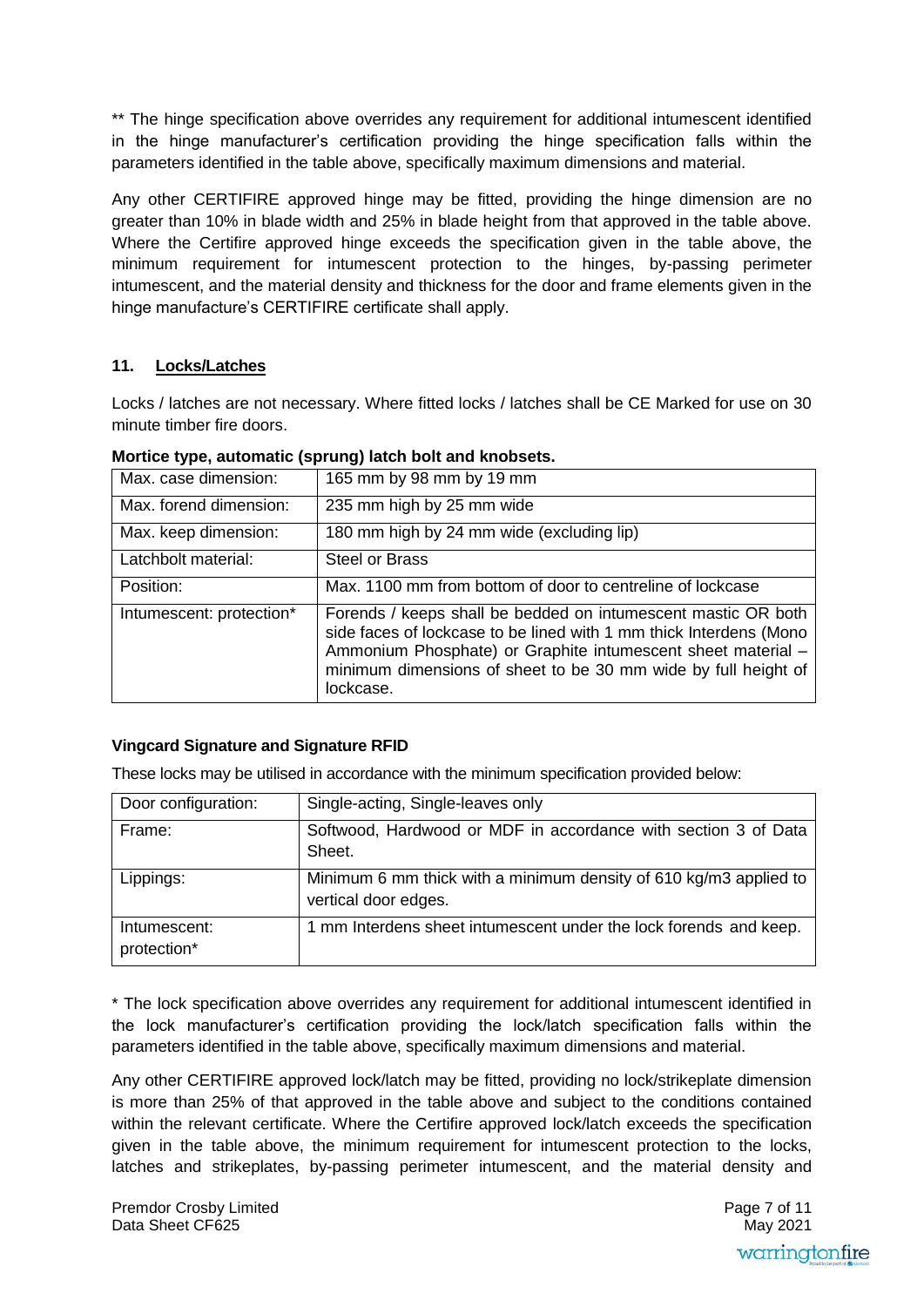thickness for the door and frame elements given in the lock/latch manufacture's CERTIFIRE certificate shall apply.

- Recessing for locks shall result in a tight fit, allowing for the intumescent protection specified.
- No restriction on type and material of face fixed mechanical lever handles and knobs providing these are wholly surface mounted (with the exception of the spindle and fixing holes) and the spindle hole is a maximum 15 mm in diameter.
- The Euro profile cylinder recess in the door face shall follow the shape of the cylinder and result in a tight fit.
- The use of oval profile cylinders is not permitted

## **12. Self-Closing Devices**

All doors are required to be fitted with a CERTIFIRE certificated self-closing device. The exceptions are doors kept locked shut such as service access doors. Building Regulations may identify locations within domestic buildings where self-closing devices are not mandatory. Note: closers with mechanical hold-open mechanisms are not permitted to be used.

The closers shall have a power rating appropriate to the leaf sizes, subject to the closer having the ability to close the door from any angle and against any latch and/ or seals fitted. The closer shall have the ability to provide size 3 closing force. Where doors are unlatched a minimum size 3 shall be maintained.

Closers shall be CE Marked against EN 1154 and categorised as grade 1 – suitable for use on fire / smoke door assemblies.

#### **12a Surface mounted overhead closers**

Any CERTIFIRE approved surface mounted overhead closer may be fitted, subject to the conditions contained within the relevant certificate.

#### **12b Transom Mounted and Concealed Closers**

Not permitted

#### **12c Floor Springs**

Double-acting doorsets are to be fitted with a CERTIFIRE approved floor spring and associated hardware and intumescent protection.

#### **12d Jamb mounted Door Springs**

The Perko (R1/R2) or Perkomatic (R85), Carlisle Brass AA45, Ian Firth Hardware 'IFN13-02' and Astra 3000 series jamb mounted door springs may be used in accordance with the guidance stated within Approved Document B as follows:

 May be used on doors within a dwellinghouse, excluding doors between a dwellinghouse and an integral garage.

Premdor Crosby Limited Data Sheet CF625

Page 8 of 11 May 2021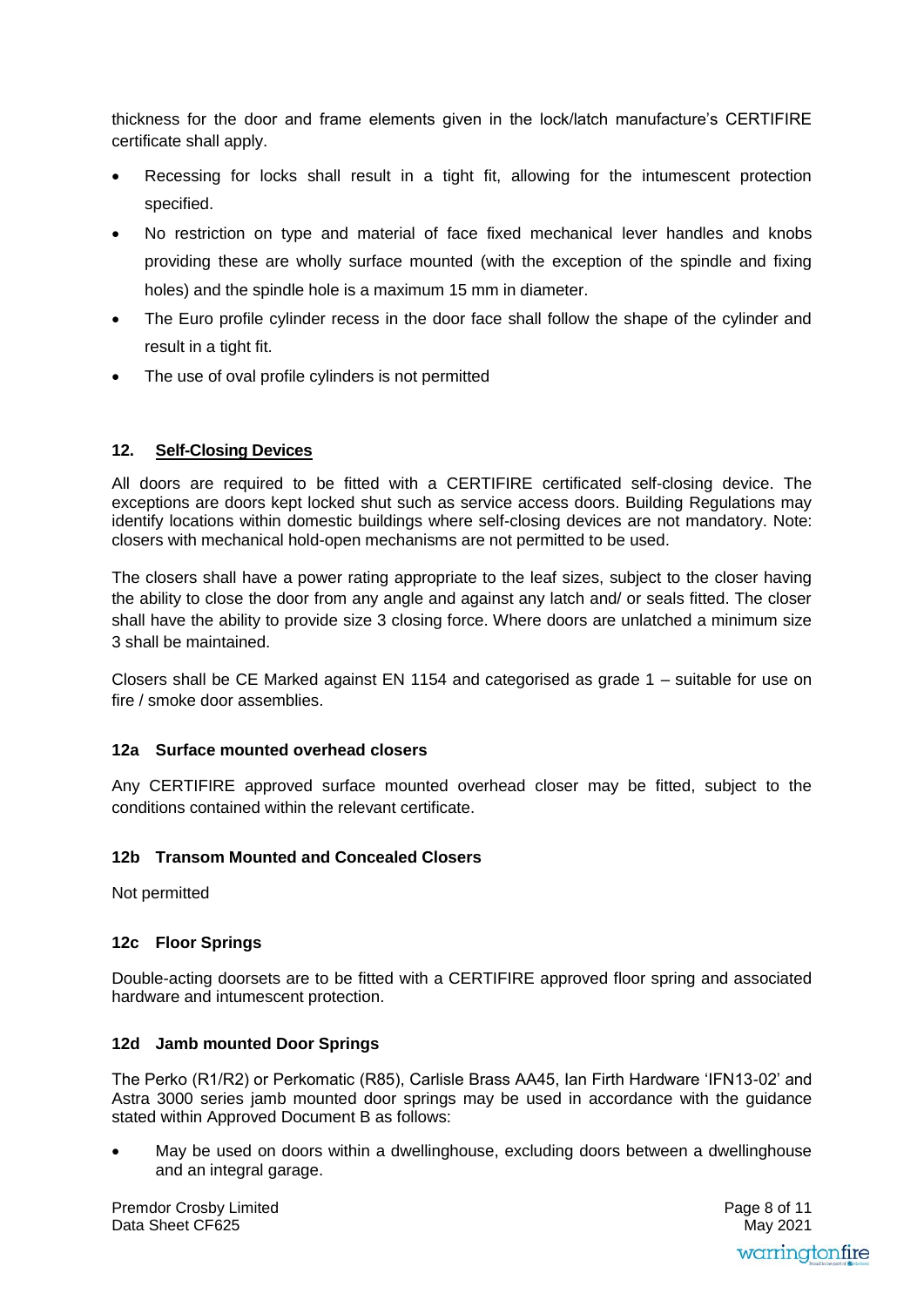- May be used on doors within flats, **excluding flat entrance doors.**
- May be used on doors to cupboards and service ducts which are normally kept locked.

 All other fire doors should be fitted with a self-closing device as previously stated. **Notes** 

- 1. The use of Perko (R1/R2) or Perkomatic (R85), Carlisle Brass AA45, Ian Firth Hardware IFN13-02 and Astra 3000 series jamb mounted door springs is permitted on the basis that, when the door is latched shut, it will not detract from the fire performance of the door assembly in the event of a fire. The door springs are NOT CERTIFIRE approved and no claims are made or should be implied or inferred on the ability of the device to close and latch the door or in respect of its mechanical performance or durability.
- 2. IFN13-02 door springs are to include 1.8 mm thick Fire Force ISM 200 graphite intumescent protection.
- 3. Astra 3000 series door springs are to include 94 mm by 250 mm by 1 mm thick Mono Ammonium Phosphate intumescent, wrapped around the door spring body and a 30 mm diameter by 2.5 mm thick graphite end disk (provided with an 8 mm diameter hole to go over the adjustment screw)

#### **13. Ancillary items**

#### **Please note that hardware items other than those discussed within this certificate of approval are not permitted.**

#### **13a Protection Plates**

Surface mounted plastic, laminate, steel, aluminium or brass plates may be installed on one or both faces on the basis that they are:

- < 2mm thick
- Do not occupy more than 20% of the door leaf in total, or exceed 500mm in height for kickplates and 300mm for mid-plates, whichever is the smaller.
- Do not wrap around the vertical edges, and on the closing face do not extend beneath the door stops (generally 40-50mm narrower than door width)
- Plates/signage can be bonded with a thermally softening adhesive. Additionally screws may be used within 50 mm of each corner and no closer than 250 mm spacing on height and width

#### **13b Door Viewers**

Door viewers may be fitted into the leaf providing the viewer comprises a metal sleeve and an optical glass lens and is not positioned higher than 1500 mm form the threshold. The viewer should have an external diameter of not greater than 15 mm be tightly fitted within the leaf. The aperture provided for the installation of the viewer should be lined with intumescent mastic.

#### **13c. Letter Plates**

Premdor Crosby Limited Data Sheet CF625 Page 9 of 11 May 2021 Where letter plates are fitted, the aperture for a letter plate may be formed on site by NON-CERTIFIRE approved staff, however, the letter plates shall be CERTIFIRE approved for use in FD30 timber based doors. The letter plates must be fitted into apertures prepared in line with the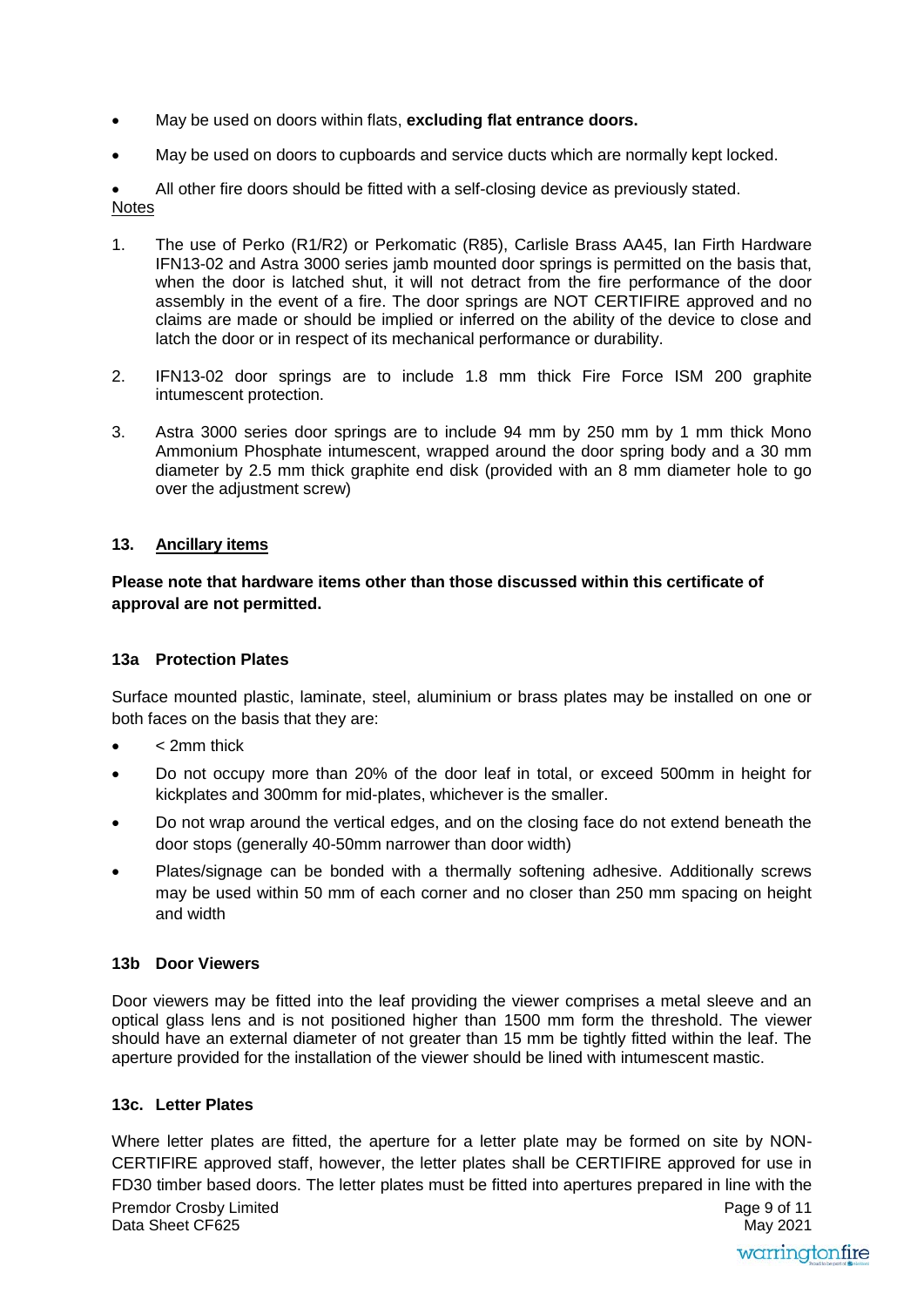relevant CERTIFIRE certificate for the letter plate. Care must be taken to ensure all fitting instructions are followed, including any constraints imposed by the CERTIFIRE certificate with regards to position of the letter plate within the door assembly.

## **13d Air Transfer Grilles**

No site cutting of apertures permitted as this will invalidate the certification.

Where apertures are pre-cut by Premdor Crosby Limited, or a CERTIFIRE approved Licensed Door Processor, please note that Apertures for Air Transfer Grilles are to be lined with hardwood with a minimum thickness of 6 mm.

 Intumescent Air Transfer Grilles may be fitted on site by NON-CERTIFIRE approved staff, however, the Intumescent Air Transfer Grilles shall be CERTIFIRE approved for use in FD30 timber based doors. The air transfer grilles must be fitted into apertures prepared in line with the relevant CERTIFIRE certificate for the air transfer grille. Care must be taken to ensure all fitting instructions are followed, including any constraints imposed by the CERTIFIRE certificate with regards to position of the air transfer grille within the door assembly.

#### **13e Dropseals**

Doorsets may be fitted with the following drop seals mortised into the lower edge of the door leaf

- Norsound 810 auto drop down seal
- Norsound 811 auto drop down seal
- Halspan Dropseal Ref: SLS DRP-100
- Exitex Concealex A8100
- Exitex Concealex A8100 Superior
- Exitex Concealex Superior Variseal
- Exitex Concealex Chronoseal
- Fire And Acoustic Seals FAS45

#### **13f. Flush Bolts**

| <b>Steel Flushbolts</b>         |                                                                                                                                                                        |
|---------------------------------|------------------------------------------------------------------------------------------------------------------------------------------------------------------------|
| Max. dimension of flush<br>bolt | 150 mm high x 19 mm x 2.6 mm thick face plate with a 35 mm<br>returned top edge<br>15 mm deep (fitted into 25 mm deep rebate)                                          |
| Material:                       | <b>Steel</b>                                                                                                                                                           |
| Position:                       | Top and bottom on door edge                                                                                                                                            |
| Intumescent: protection*        | 1 mm Intumescent sheet at base of rebate                                                                                                                               |
|                                 | Intumescent seals shall be fitted to the meeting edge of the<br>active door leaf only, such that the fitment of flushbolts does<br>not interrupt the intumescent seals |

| <b>Zinc Alloy Flushbolts</b> |                                       |
|------------------------------|---------------------------------------|
| Max. flushbolt dimension:    | 152 mm high x 20 mm deep x 19 mm wide |
| Max. keep dimension:         | Maximum 18 mm wide by 32 mm           |
| Material:                    | Zinc alloy                            |
| Position:                    | Top and bottom on door edge           |